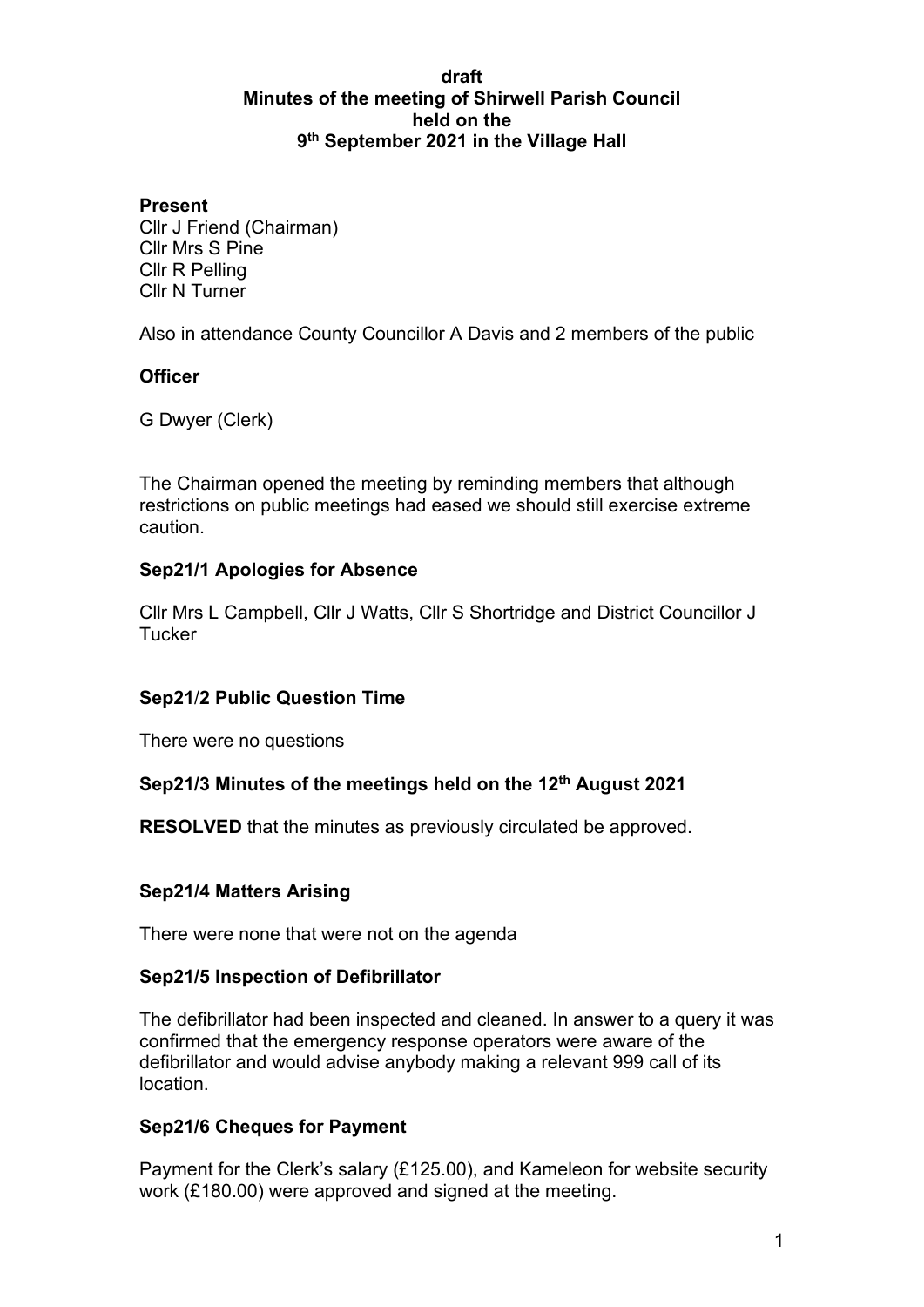### **Sep21/7 Report of the County Councillor**

County Councillor Mrs Davis had forwarded her report, a copy of which is attached to these minutes.

Discussion on the Peninsular Transport strategy consultation the following points were made ...

- North Devon has poor local transport which is desperately in need of improvement. In particular it was noted that only an improvement in frequency of service would encourage increased use. Members instanced the affect on the Ilfracombe economy that occurred when the train service between Barnstaple and Ilfracombe was shut down, which had a knock on effect on the area.
- Leading on from that it was noted that any policy would need 'joined up' thinking and should not be limited to solving local issues at the expense of an area strategy, and also not be too focused on the larger population areas.
- The strategy should include the development of public service links between centres of population and airports and ports.
- The success of the tarka line between Barnstaple and Exeter has highlighted how properly thought out transport strategies can rejuvenate rural communities and open up educational and work opportunites which that are not dependant on private transport.
- Part of the strategy should focus on developing investment and research on transport methods other than electric.

#### **Sep21/8 Questions to the County Councillor**

- Cllr Shortridge had apologised for his non-attendance but had emailed an issue raised by a parishioner regarding damage to the roof of Town Farm Cottage caused, it is thought, by the camber of the road leaning high vehicles out of the vertical and hitting the roof. County Councillor Davis had raised the issue with the technical officer concerned and would report back to the Council. **RESOLVED** to await her findings.
- Concern was expressed regarding the condition of the road between Toll Bar Cross and the Muddiford road. The road is badly potholed and needs major repairs. The County Councillor to investigate.
- Although outside Shirwell Parish boundaries members discussed the recent accident at the Junction of the A361 and B3230. It was RESOLVED to support the County Councillor's recommendation to lower the speed limit between Burridge and the Hospital roundabout

#### **Sep21/9 Report of the District Councillor**

Councillor Tucker had apologised for his non-attendance.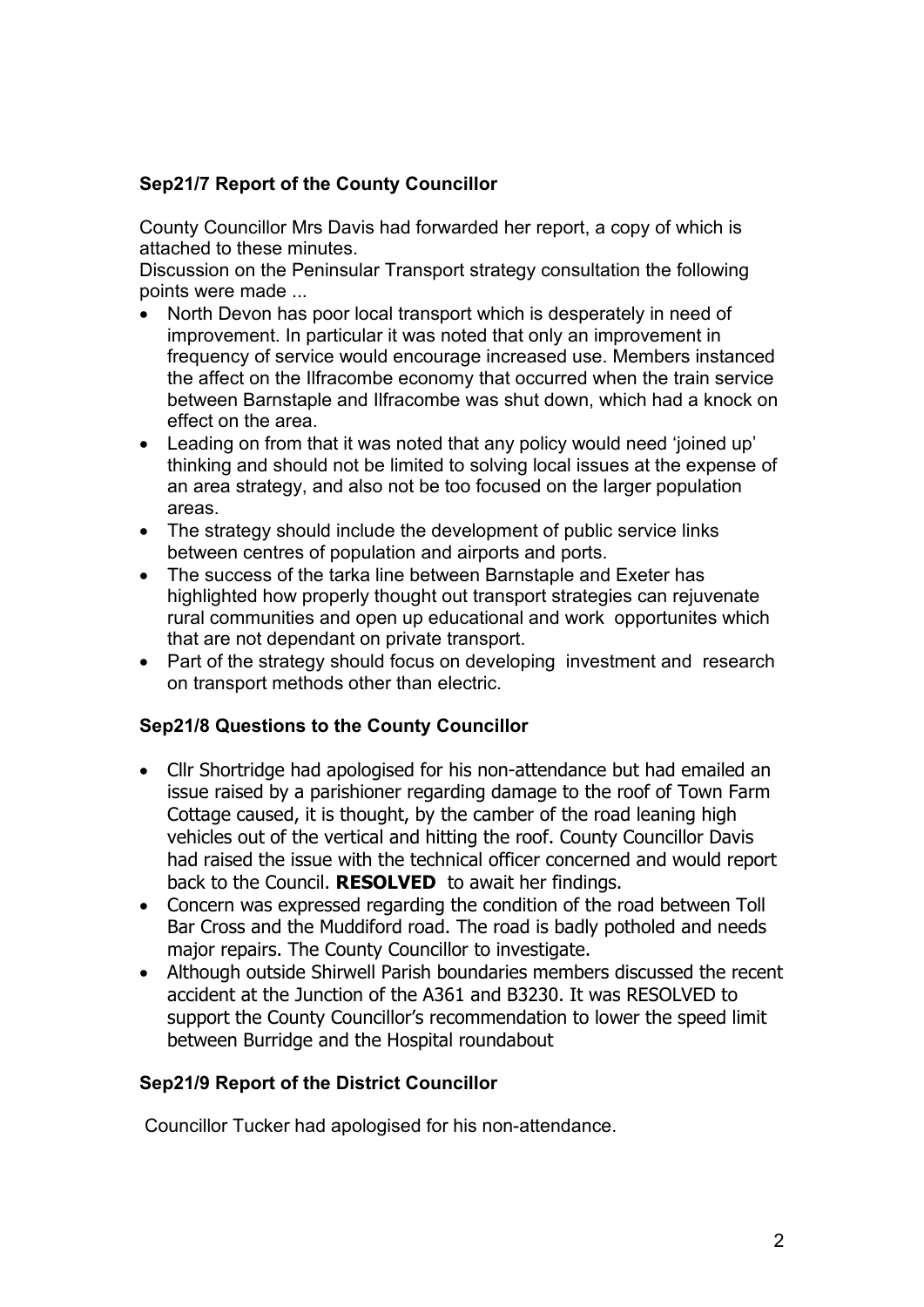### **Sep 21/10 Questions to the District Councillor**.

There were none

#### **Sep21/11 Correspondence**

The following correspondence had been circulated to Councillors

- North Devon Climate summit
- Newsletters
- Grants and communities newsletter

#### **Sep21/12 Planning Applications**

**Application 73954** Conversion of redundant barns to form 1 dwelling at Sugwells Road from Tollbar Cross to the Old Rectory Shirwell Barnstaple Devon EX31 4JX **RESOLVED** to recommend approval

#### **Sep21/13 Planning Decisions**

There were none

#### **Sep21/14 Registration of footpaths following grant payments**

Deferred to the October meeting pending further information from the footpaths officer

#### **Sep21/15 Reports from Councillors**

There were none.

#### **Sep21/16Clerks Report**

The Clerk had nothing to report

#### **Sep21/17 Public Questions regarding business on this agenda**

A member of the public asked the County Councillor whether the proposal for the A361 link road would include some lengths of just 3 lanes. It was confirmed it would but there would be no lengths of the road that allowed both lines of traffic to use the middle lane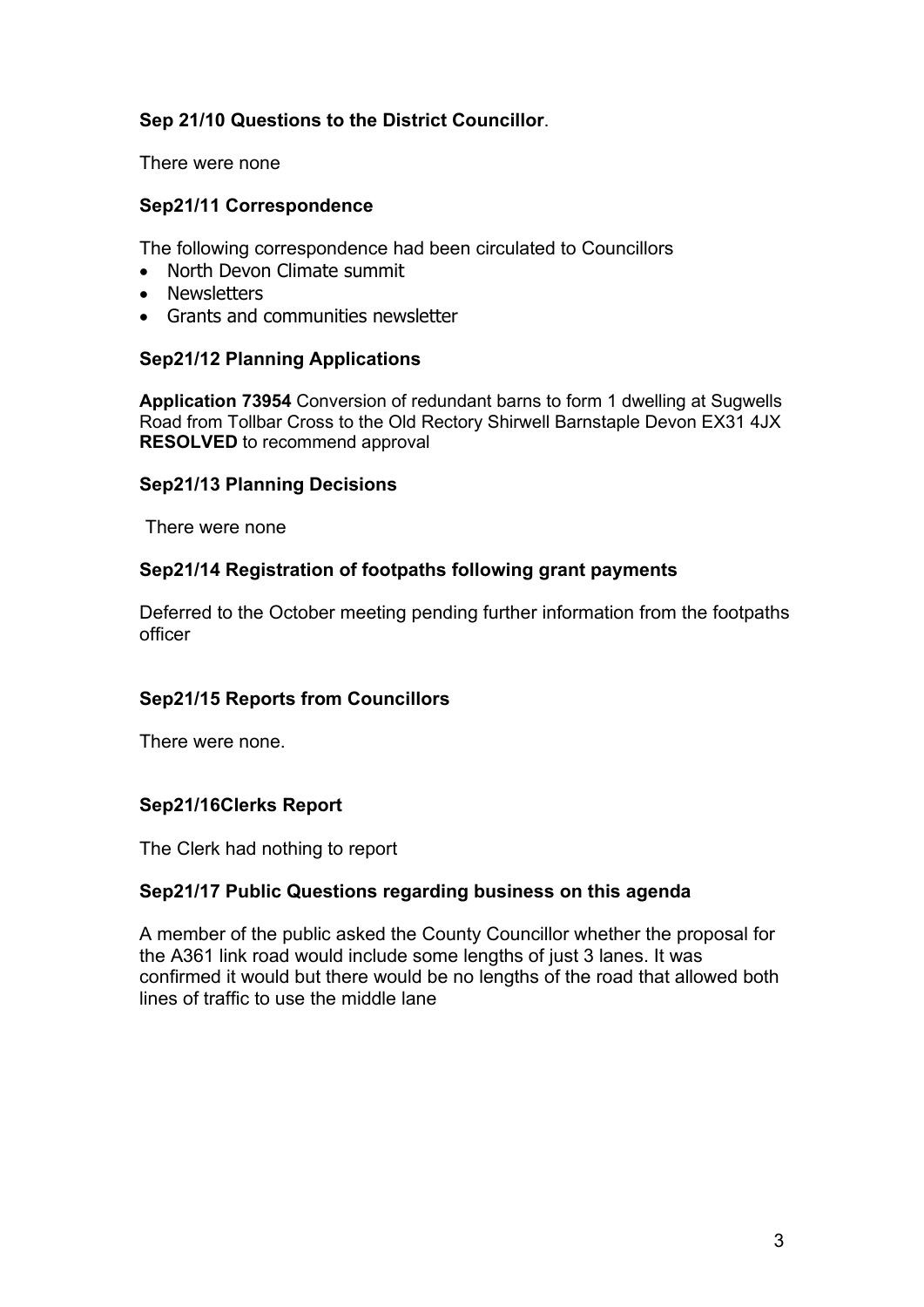### **Sep21/18 Urgent Business**

There was none.

The meeting closed at 7.35

Chairman:……………………………………… Dated:…………………..

## **Shirwell Parish Council County Councillors report September 2021**

### **Peninsula transport- Shaping the future of Transport across the South West**

**I would be very grateful if the Parish Council would consider responding to the consultation please. it would be good to hear from residents and businesses too so please do share the message.**

Peninsula Transport is the shadow sub-national transport body (STB), bringing together the five lead transport authorities in the Peninsula (Cornwall, Devon, Plymouth, Somerset and Torbay) to work directly with the Department for Transport (DfT) on the strategic transport priorities for the region. Formed in 2018, it is a partnership established to transform transport and boost economic growth for the Peninsula.

The work of Peninsula Transport considers the following key areas:

- Resilient road and rail networks to support connectivity to its key markets in the Midlands, the north of England, London and international gateways at Heathrow, Gatwick and Southampton as well as access to our regional airports and ports
- Impact of technology and innovation in supporting our urban and rural mobility challenges
- Infrastructure investment needed to unlock housing development and create accessible enterprise areas
- Take a regional lead in the transition to decarbonisation of the strategic transport network

The first priority for Peninsula Transport is the development of a regional transport strategy, which plans and prioritises strategic infrastructure across the peninsula over the next thirty years. As part of this work, Peninsula Transport has produced a high-level vision document setting out the goals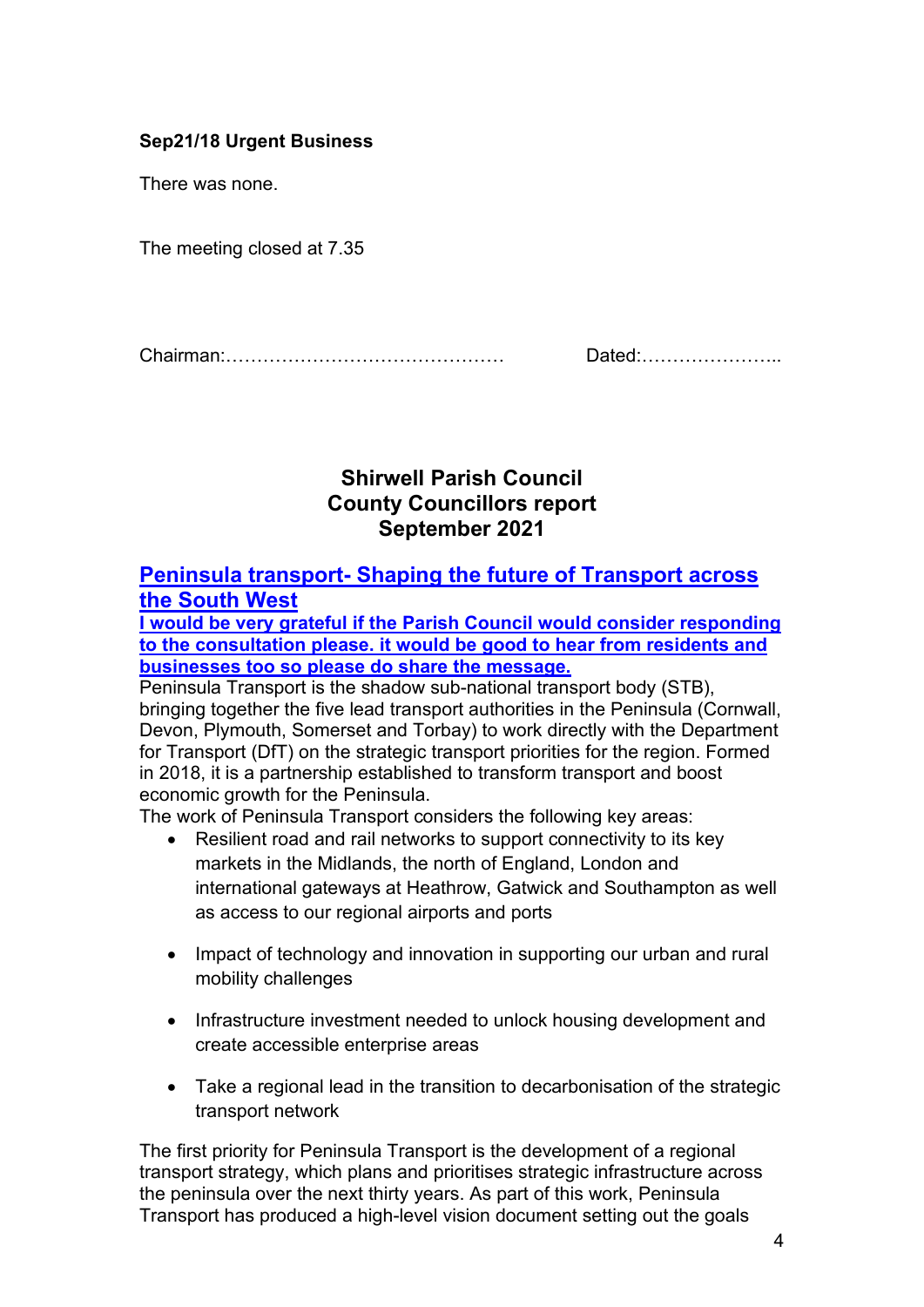that will ultimately define the overall direction and principles of the full regional transport strategy.

The high level vision will be consulted on throughout the summer into September to ensure that the vision is shared with those across the peninsula and determine if the goals meet the needs of those using the network.

#### **Vison and Goals**

The key challenge for the Peninsula is to strengthen strategic links to keep pace with the rest of the UK, reinforcing connectivity and maximising opportunities to boost productivity. Transport is a vital part of every day life and therefore a transport strategy needs to be bold and ambitious, delivering a transport system that that works for people, businesses and the planet. The vision for the peninsula is: "transforming transport across the peninsula, enabling our society and economy to thrive and our unique and outstanding environment to flourish."

The vision is underpinned by the following five goals:

- We will improve connections between people, businesses, and places
- We will enhance resilience of the transport network
- We will deliver affordable, zero-emissions transport for everyone
- We will help to improve the health and wellbeing of communities in the peninsula
- We will help the peninsula to be a great place to live and work

#### **The Consultation**

*The consultation will open week commencing 12th July and will close week ending 17th September 2021.*

[www.peninsulatransport.org.uk.](http://www.peninsulatransport.org.uk/)

#### **What happens next?**

Once the consultation has closed, Peninsula Transport will use the feedback to inform the full strategy. A number of supporting studies are either underway or planned to support the transport strategy and our website will be updated as the programme progresses. We expect to publish our transport strategy in 2022, setting out our proposals for the delivery a transport system that works best for people, businesses and the planet.

The consultation is on the website: , [www.peninsulatransport.org.uk,](https://www.peninsulatransport.org.uk/) or you can contact us by emailing [info@peninsulatransport.org.uk.](mailto:info@peninsulatransport.org.uk)

### **Coronavirus updates from Devon County Council**

#### *Please be aware that we have extremely high rates in the area.*

The link below may be of interest to residents with the situation changing and many interested in what is happening locally this link is a useful starting point for questions and the current situation in Devon.

The link takes you to the Covid-19 pages on the Devon County Council Website, it has daily updated information as to positive cases within the area, information about testing and track and trace.

<https://www.devon.gov.uk/coronavirus-advice-in-devon/coronavirus-data/>